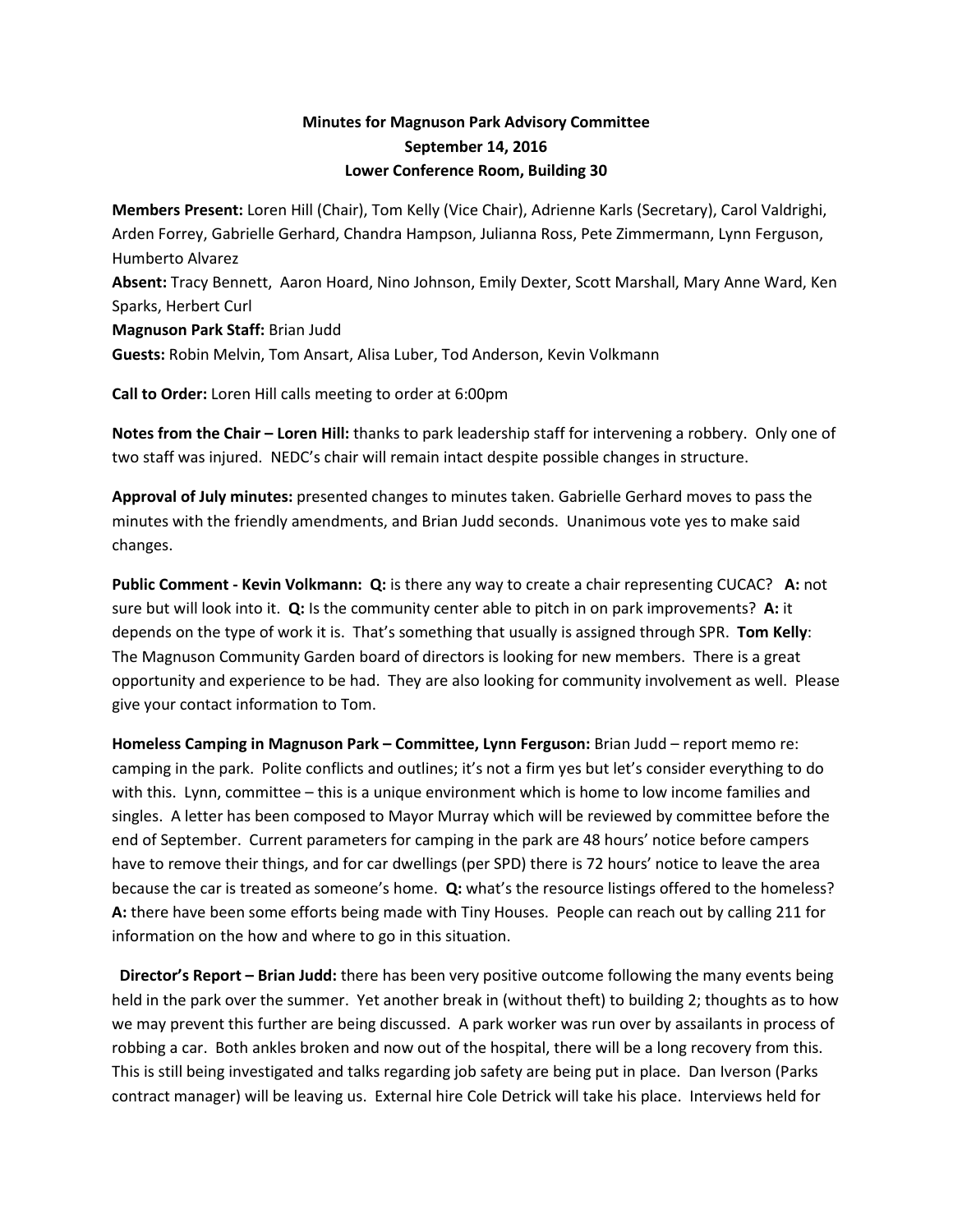building 2 RFP's will be sent to city council**. Q:** what are the plans for repairing damages in the park from the fire? **A:** need to hire someone based on budget money available and bids. **Q:** do we have a compilation of public benefits required of leasers? **A:** there will be a compiled report presented in January 2017 meeting.

**Community Center Update – Carol Valdrighi:** in summary, everything is going well. Our number one problem right now is the unequal representation of socioeconomic status. This places us in a lower need bracket for our community center because the low income families are a very small part of the people residing in this area's zip codes. We have received an offer of 60 hours of operation. This will take time to transition. We will start looking at programs, staff and resources available.

**NEDC Report – Gabrielle Gerhard:** we will still meet and invite city officials to attend our meetings. We feel the need for continued support of our neighborhoods community councils.

**After School Programs Update – Chandra Hampson:** still interviewing ARC and other supporters for assistance with funding. YMCA has been chosen due to their ability to bring in more funding through fund raising. Still enrolling families because we want to expand and form relationships with others. There are a lot of scholarships available for low income children. We have partnered with NOAA and are discussing holding a science fair. We will work with Solid Ground for help with funding. We're looking to establish a Walking School Bus program and would like more volunteers for sidewalk crossers. There's paid positions for post recess monitors available too. A garden program and assemblies with visits from the Seattle Police Department are also among these new opportunities to integrate and support our children.

**Way Finding Trail signage and Park Map update and discussion – Committee:** signage challenges with trails and restrooms as follows: there are only 3 legitimate bathrooms with flushing toilets, the Northshore Honey Buckets have been tossed over into the lake, and only 3 public buildings (the brig, bldg. 30 and MCC) have bathrooms available to the public. Solution ideas: ask Arena Sports and Sail Sand Point for access to their bathrooms, create bold hours open signs where bathrooms are available, ask the Tennis Center to post/advertise that they have available restrooms, and look into the cost of building a comfort station. Lynn Ferguson suggested the park map show rest rooms. Tom Kelly said that an additional portable restroom is needed where one used to be near the 65th Avenue Park entrance to the Promontory Point section of the park because distance to a rest room is greater from there than anywhere else in the park and because having one would increase efficiency and productivity of nearby volunteer work events by reducing needed break time. There are still about 30 sandwich board wayfinding signs throughout the park (most of which at 72<sup>nd</sup> entrance). This is something we could reduce or eliminate with better, larger directional signs in visible places. **Q:** Do we want to implement Tom Kelly's previously laid out suggestions? **A:** Carol Valdrighi moves to use his model previously suggested to the committee and Gabrielle Gerhard seconds. Unanimous yes vote.

**Meeting adjourned** at 7:30pm

**Next meeting: October 12th at 6:00pm**